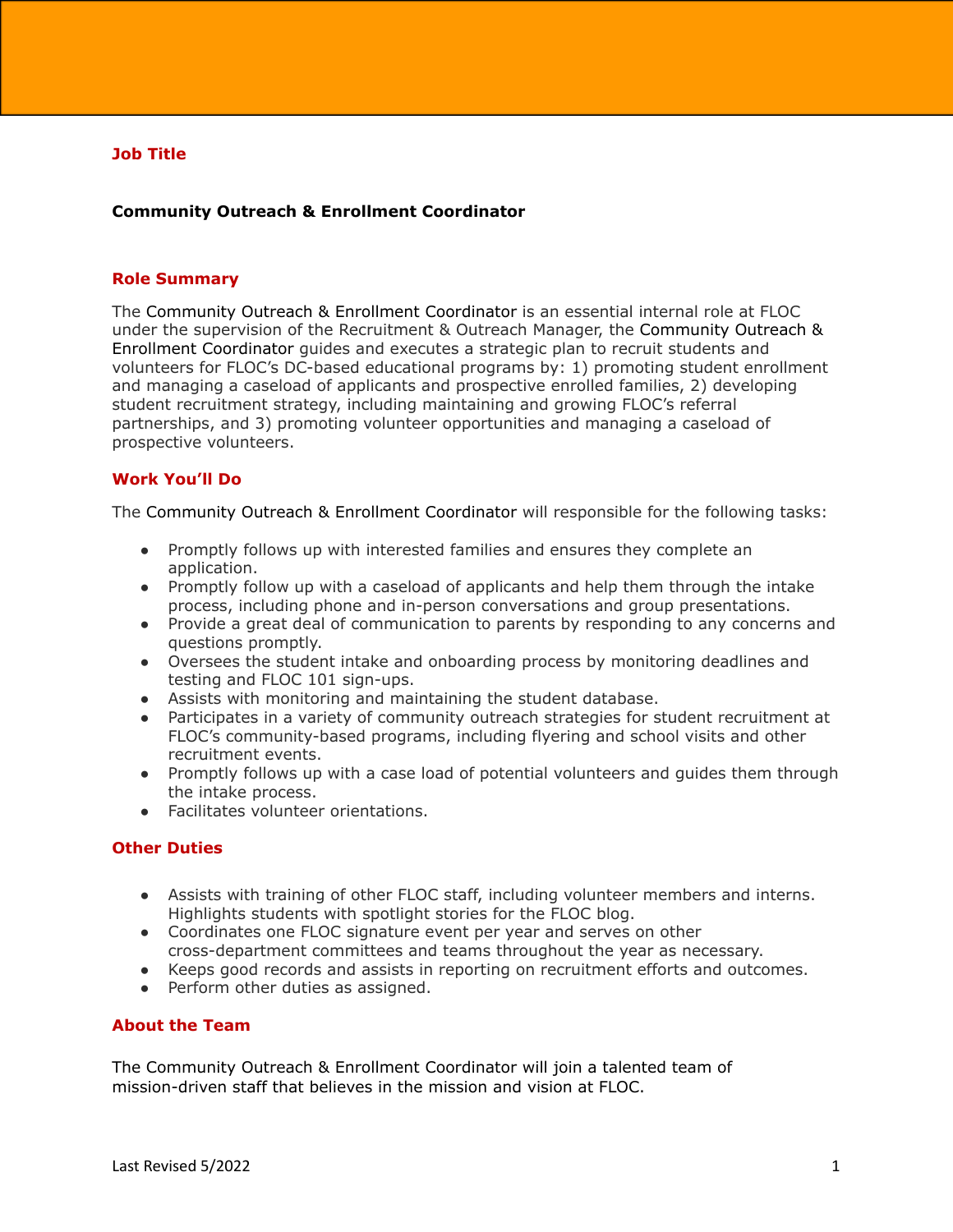For Love of Children operates programs that allow students to improve their educational skills and transform their lives. The Recruitment and Outreach team at FLOC ensures that these two programs have the volunteers and the students they need to be able to run full, strong, and successful programs.

This individual will be expected to have excellent communication skills, be exceptionally motivated, extremely organized, and a highly committed rising star who will work in Washington D.C.

# **Now Let's Talk About You!**

# **Job Requirements:**

- Bachelor's degree or equivalent work experience
- Must be motivated, organized, possess excellent communication and have strong interpersonal skills
- 1-2 years' experience providing educational programming to school aged youth.
- Program administration and /or supervision experience.
- Enthusiastic about the FLOC mission, education, and the nonprofit sector. Experience with FLOC programming is a plus.
- Knowledgeable about education, community-based organizations, or social services. Familiarity with the Washington, D.C. community is a plus.
- Highly organized, detail oriented, and motivated to learn a variety of skills.
- Excellent oral and written communication skills.
- Strong computer skills, data management, and analysis.
- Microsoft Office and/or Google Suite proficient.

# **FLOC's Vision**

Our vision is a city where every child's potential – regardless of zip code, skin color or family status – is unlocked with a post-secondary degree, opening the doors to success in life.

### **We believe…**

- Every child matters and is equally important.
- The best education combines quality in the classroom with enhanced learning opportunities outside the classroom.
- Every family who needs and wants these opportunities should have guaranteed access.
- Every child deserves a clear, viable path to a post-secondary degree.

# **Benefits**

FLOC offers competitive salaries based on the experience and skills of employees. Additionally, FLOC provides a comprehensive benefits package that includes:

- $401(k)$
- $\bullet$  401(k) matching
- Dental insurance
- Employee assistance program
- Flexible spending account
- Health insurance